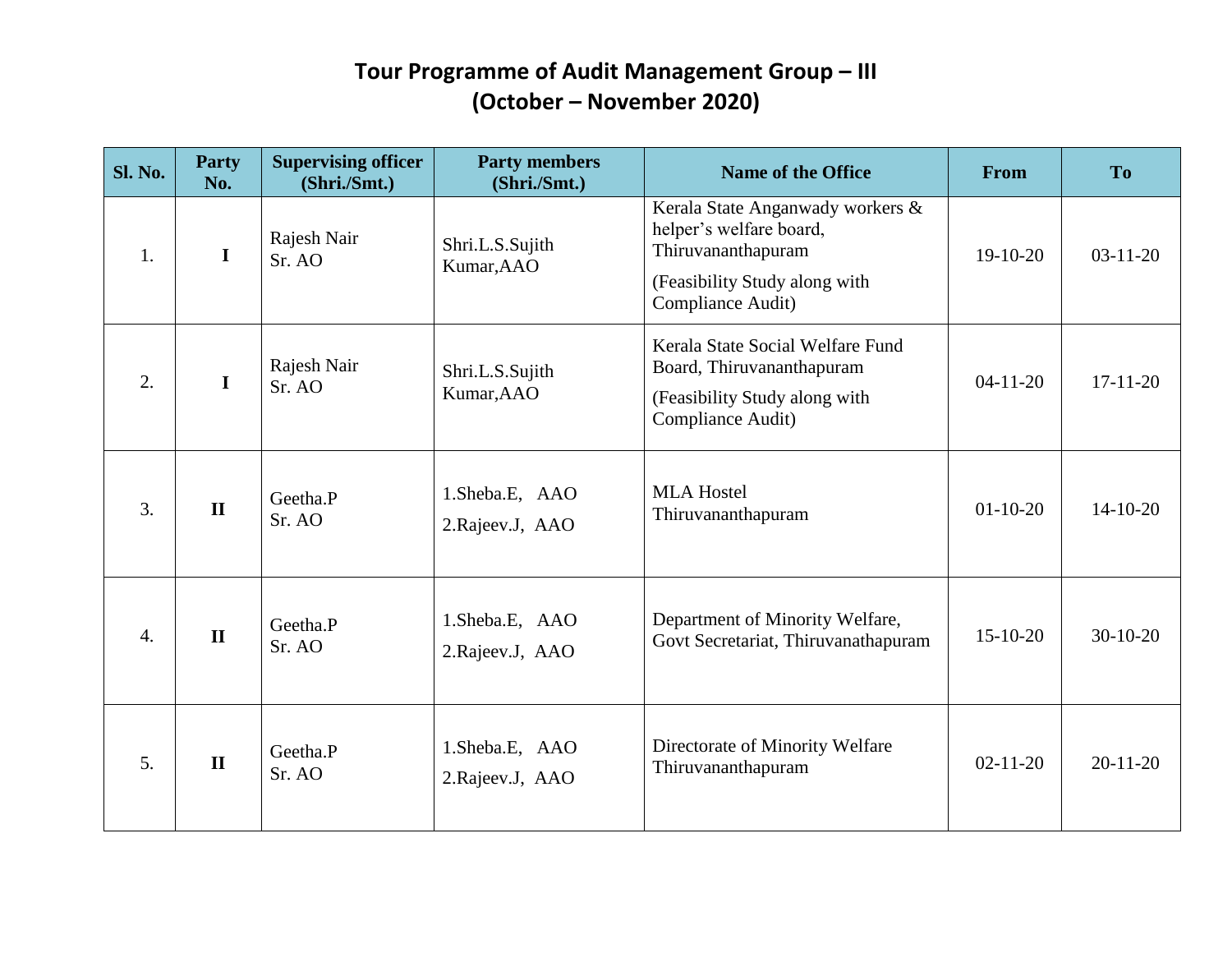| <b>Sl. No.</b> | <b>Party</b><br>No. | <b>Supervising officer</b><br>(Shri./Smt.)                                                                               | <b>Party members</b><br>(Shri./Smt.)                                 | <b>Name of the Office</b>                                                                                                                                                                                                                                                                                                        | From           | T <sub>o</sub> |
|----------------|---------------------|--------------------------------------------------------------------------------------------------------------------------|----------------------------------------------------------------------|----------------------------------------------------------------------------------------------------------------------------------------------------------------------------------------------------------------------------------------------------------------------------------------------------------------------------------|----------------|----------------|
| 6.             | III                 | Chandran, P.V.<br>Sr. AO<br>(Work from home)                                                                             | 1. Sreedevi. V.V, AAO<br>2.T.B.Shajimon, AAO<br>3. Vasan. V, Sr. Adr | District Women and Child<br>Development Office, Thrissur-AU<br>(including audit of 04 Implementing<br>units (IUs) of three days each)<br>$\underline{\text{IUs}}$<br>1. Women Protection office, Thrissur<br>2. Govt. Children's home, Thrissur<br>3. Govt. Observation Home, Thrissur.<br>4. Mahila Mandiram, Thrissur          | $14 - 10 - 20$ | $11 - 11 - 20$ |
| 7.             | IV                  | Mohanakumar.A<br>Sr. AO<br>(Work from home<br>in addition to<br><b>ADM</b> preparation<br>of Land Revenue<br>Department) | 1.Pushkin.G, AAO<br>2.Asha Soman, AAO                                | District Women and Child<br>Development Office, Alappuzha-AU<br>(including audit of 04 Implementing)<br>units(IUs) of three days each)<br><b>IUs</b><br>1. Women Protection office,<br>Alappuzha<br>2. Govt. Children's home, Nooranadu,<br>Alappuzha<br>3. Govt.Observation Home,<br>Alappuzha<br>4. Mahila Mandiram, Alappuzha | $02 - 11 - 20$ | $26 - 11 - 20$ |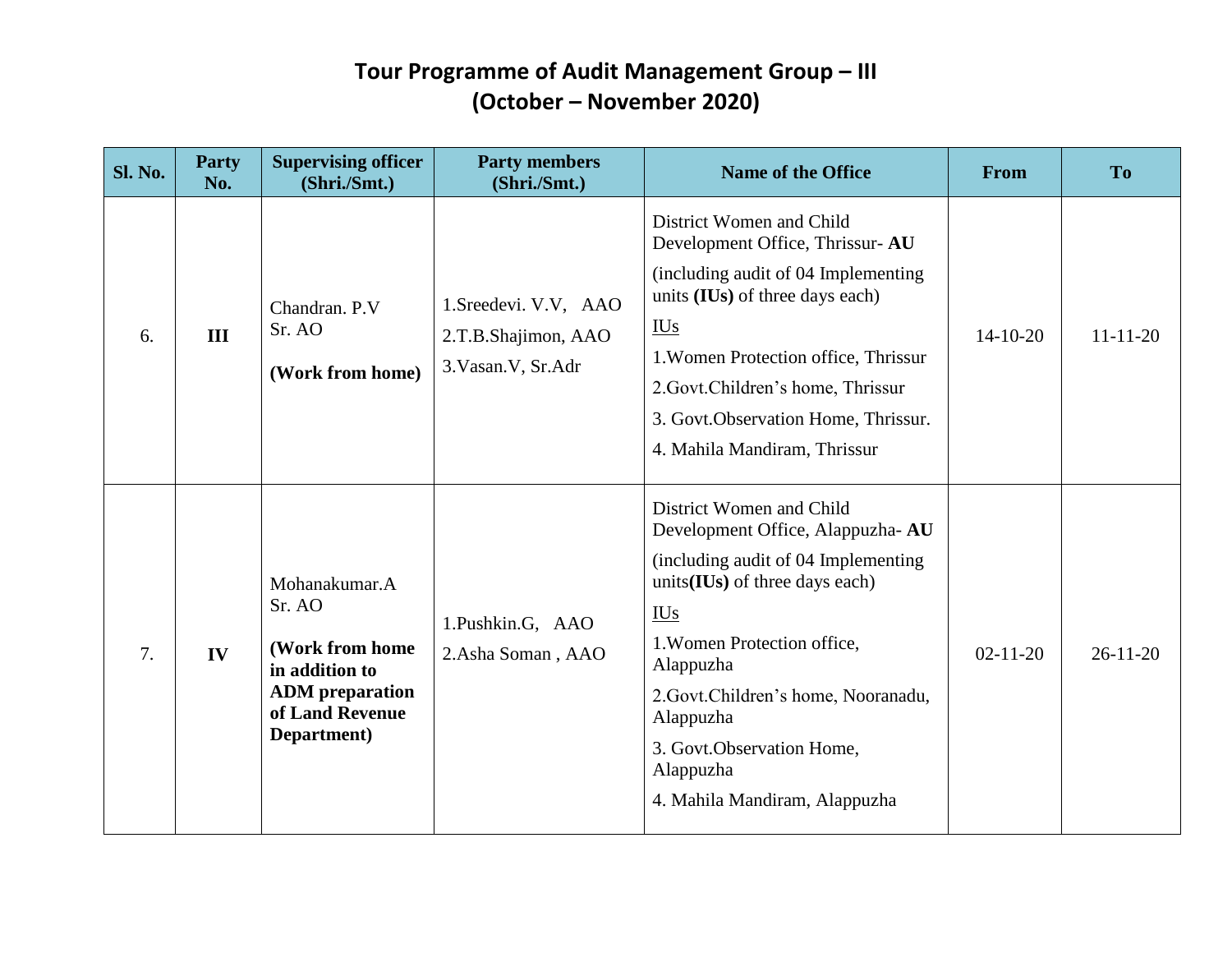| <b>Sl. No.</b> | Party<br>No. | <b>Supervising officer</b><br>(Shri./Smt.) | <b>Party members</b><br>(Shri./Smt.)                                     | <b>Name of the Office</b>                                                                                                                                                                                                                                                                                                                                                                                            | <b>From</b>    | <b>To</b>      |
|----------------|--------------|--------------------------------------------|--------------------------------------------------------------------------|----------------------------------------------------------------------------------------------------------------------------------------------------------------------------------------------------------------------------------------------------------------------------------------------------------------------------------------------------------------------------------------------------------------------|----------------|----------------|
| 8.             | $\mathbf{V}$ | Sini.C.S,<br>Sr. AO                        | 1. Suja. P, AAO<br>2. Rajani. A.V, AAO                                   | Kerala State Commission for<br>Backward Classes,<br>Thiruvananthapuram                                                                                                                                                                                                                                                                                                                                               | $14 - 10 - 20$ | $23-10-20$     |
| 9.             | V            | Sini.C.S,<br>Sr. AO                        | 1.Suja.P, AAO<br>2. Rajani. A.V, AAO                                     | <b>Kerala State Backward Classes</b><br>Development Corporation,<br>Pattoor, Vanchiyoor P.O.<br>Thiruvananthapuram                                                                                                                                                                                                                                                                                                   | $27-10-20$     | $24 - 11 - 20$ |
| 10.            | <b>VI</b>    | Manoj.P.S<br>Sr. AO<br>(Work from home)    | 1. Pramod Nattemal,<br><b>AAO</b><br>2. Arun Krishna. E.P.<br>AAO(Adhoc) | District Social Justice office,<br>Kozhikode - AU<br>(including audit of 05 Implementing)<br>unit of three days each)- IUs<br><b>IUs</b><br>1. Home of Physically Handicapped,<br>Mayanad, Kozhikode 2. Asha Bhavan<br>Women, Mayanad, Kozhikode<br>3. Asha Bhavan Men,<br>Vellimadakunnu, Kozhikode<br>4. Old age Home, Vellimadakunnu,<br>Kozhikode<br>5. Home for mentally disabled,<br>Vellimadakunnu, Kozhikode | $23-09-20$     | $09-11-20$     |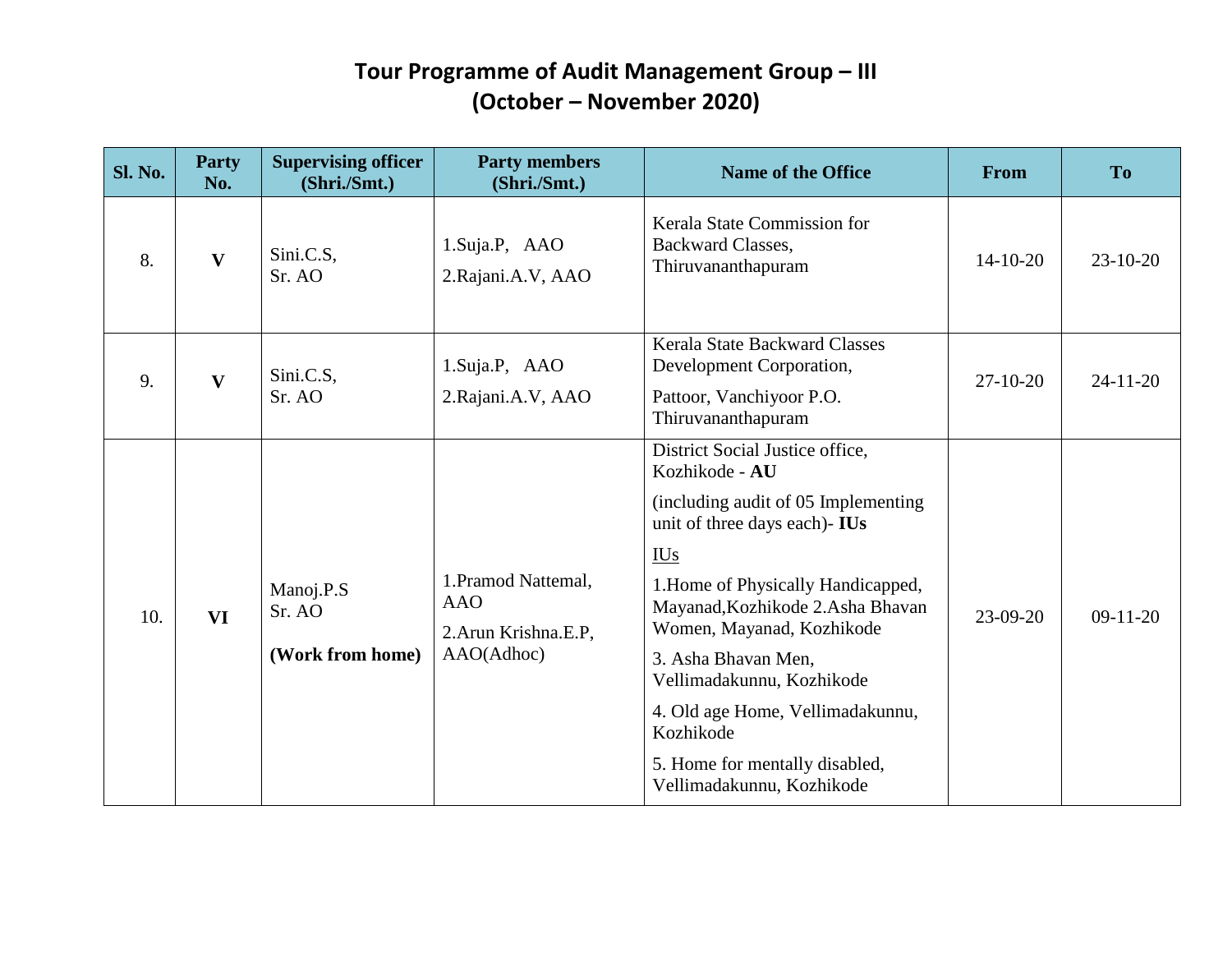| <b>Sl. No.</b> | <b>Party</b><br>No. | <b>Supervising officer</b><br>(Shri./Smt.) | <b>Party members</b><br>(Shri./Smt.)                                                      | <b>Name of the Office</b>                                                                        | <b>From</b>    | T <sub>o</sub> |
|----------------|---------------------|--------------------------------------------|-------------------------------------------------------------------------------------------|--------------------------------------------------------------------------------------------------|----------------|----------------|
| 11.            | <b>VII</b>          | Sunitha<br>Kumary.K.R,<br>Sr. AO           | 1. Asha Mathew, AAO<br>2.Anil Krishna.G, AAO<br>3.Jaitha.V.S,AAO                          | CA on Implementation of Food<br>Safety and Standards Act 2006                                    | $01-10-20$     | Till date      |
| 12.            | <b>VIII</b>         | Omana.A.J<br>Sr. AO<br>(Work from home)    | 1. Sajith Kumar.C.J,<br><b>AAO</b><br>2. Dhanjith.M.R, AAO                                | Office of the Regional Deputy<br>Director, Backward Classes<br>Development Department, Kozhikode | $07-10-20$     | $16-10-20$     |
| 13.            | IX                  | Sasidharan.K.G,<br>Sr. AO                  | 1. Cherian K Thomas,<br><b>AAO</b><br>2. Jain Joseph, AAO<br>3.V.Sam James,<br>Supervisor | Orphanage Control Board,<br>Thiruvananthapuram                                                   | $19-10-20$     | $03-11-20$     |
| 14.            | IX                  | Sasidharan.K.G,<br>Sr. AO                  | 1. Cherian K Thomas,<br><b>AAO</b><br>2. Jain Joseph, AAO<br>3.V.Sam James,<br>Supervisor | Kerala State Social Security Mission,<br>Thiruvananthapuram                                      | $04 - 11 - 20$ | $17-11-20$     |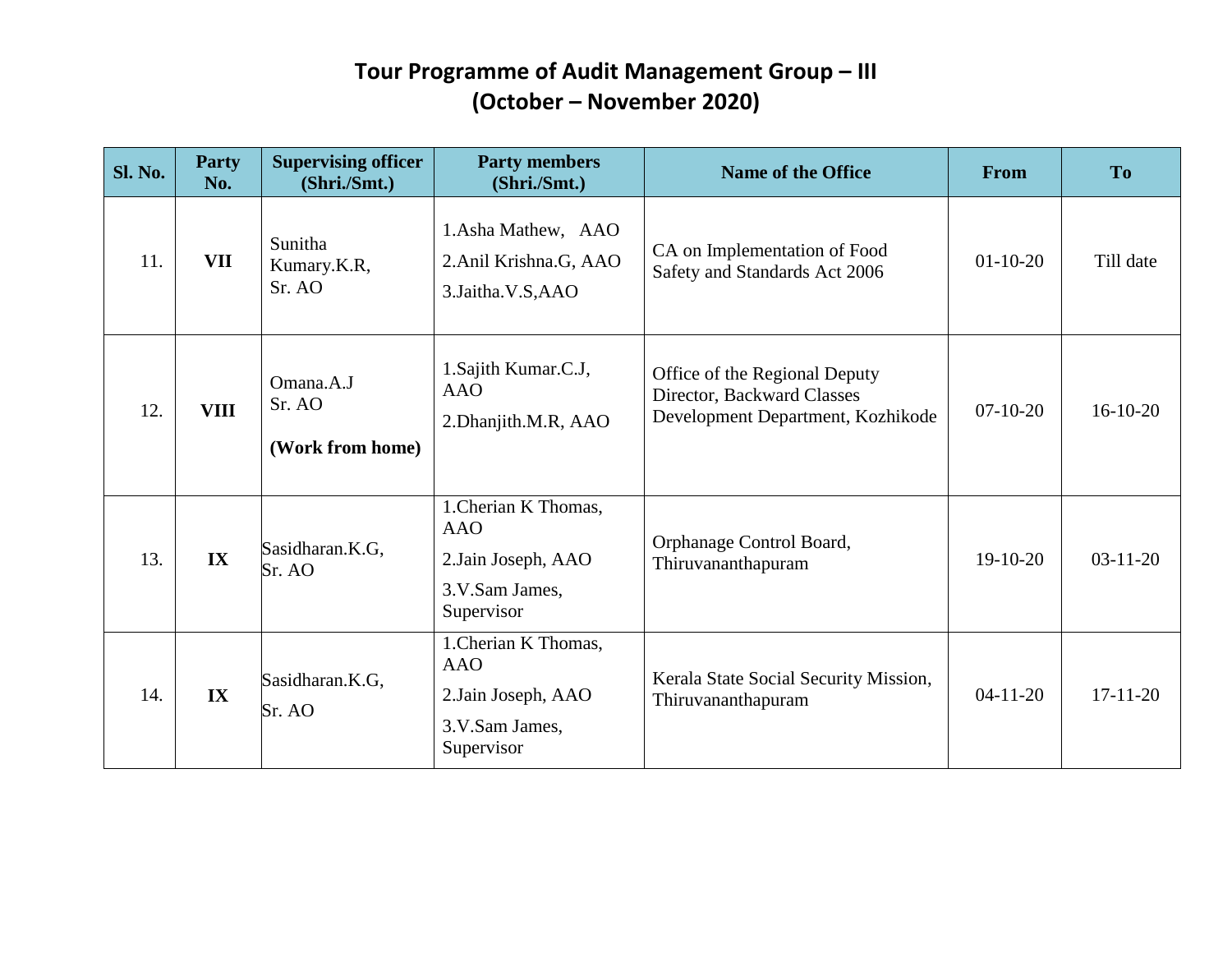| <b>Sl. No.</b> | <b>Party</b><br>No. | <b>Supervising officer</b><br>(Shri./Smt.) | <b>Party members</b><br>(Shri./Smt.)                                              | <b>Name of the Office</b>                                                                                                                                                                                                                                                                                                                                                              | <b>From</b>    | <b>To</b>      |
|----------------|---------------------|--------------------------------------------|-----------------------------------------------------------------------------------|----------------------------------------------------------------------------------------------------------------------------------------------------------------------------------------------------------------------------------------------------------------------------------------------------------------------------------------------------------------------------------------|----------------|----------------|
| 15.            | $\mathbf{X}$        | Chandran.P.V<br>Sr. AO<br>(Work from home) | 1.Prakash.B.Nair, AAO<br>2. Rahul Ranjit, Sr. Adr<br>3. Mohamed Sameer,<br>Sr.Adr | District Women & Child<br>Development Office, Civil Station,<br>Malappuram-AU<br>(including audit of 04 Implementing<br>units(IUs) of three days each)<br>$\underline{I}Us$<br>1. Rescue Home, Malappuram<br>2. Govt Children's home for Boys,<br>Malappuram<br>3. Mahila Mandiram, Malappuram<br>4. Women Protection office,<br>Malappuram                                            | $02 - 11 - 20$ | $26 - 11 - 20$ |
| 16.            | XI                  | Shiny.G.B<br>Sr. AO                        | 1. Mini Samuel, AAO<br>2. Mini George, AAO                                        | District Women & Child Development<br>Office, Thiruvananthapuram-AU<br>(including audit of 04 Implementing)<br>units $(IVs)$ of three days each)<br><b>IUs</b><br>1. Govt Children's home and Special<br>home, Thiruvananthapuram<br>2. Govt observation home,<br>Thiruvananthapuram<br>3. Mahila Mandiram,<br>Thiruvananthapuram<br>4. Women Protection office,<br>Thiruvananthapuram | $30-10-20$     | $25 - 11 - 20$ |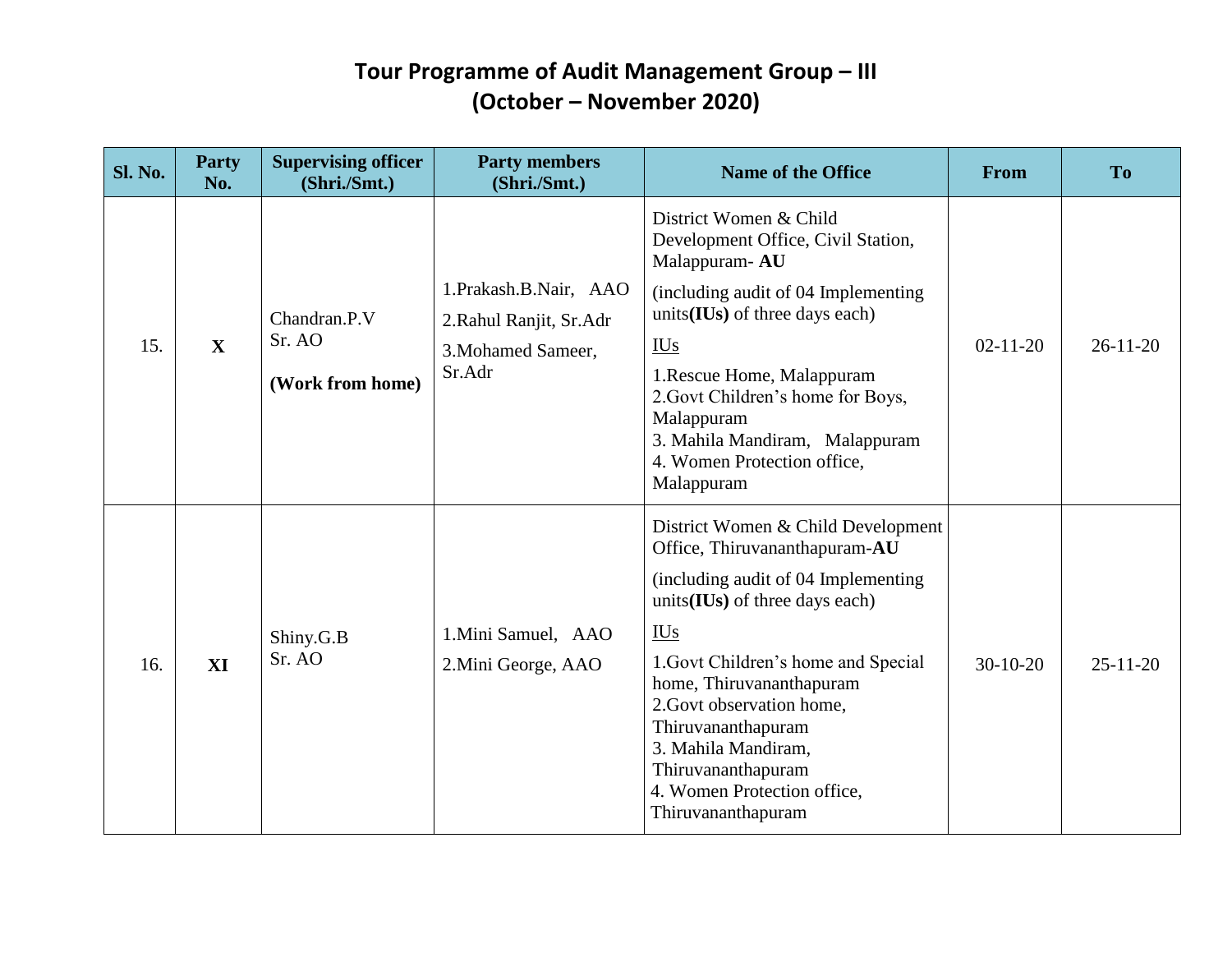| <b>Sl. No.</b> | Party<br>No. | <b>Supervising officer</b><br>(Shri./Smt.) | <b>Party members</b><br>(Shri./Smt.)                          | <b>Name of the Office</b>                                                                                                                                                                                                                                                                                                                                                | From           | <b>To</b>  |
|----------------|--------------|--------------------------------------------|---------------------------------------------------------------|--------------------------------------------------------------------------------------------------------------------------------------------------------------------------------------------------------------------------------------------------------------------------------------------------------------------------------------------------------------------------|----------------|------------|
| 17.            | <b>XII</b>   | Thankappan KK, Sr.<br>AO                   | (1) Santhosh Kumar C,<br><b>AAO</b><br>(2) Ajumon P Raju, AAO | District Women and Child<br>Development Office, Kottayam-AU<br>(including audit of 04 Implementing<br>units(IUs) of three days each)<br>$\underline{\underline{I}}\underline{\underline{U}}\underline{\underline{s}}$<br>1. Women Protection office, Kottayam<br>2.Govt.Children's home, Kottayam<br>3. Govt. Observation Home, Kottayam<br>4. Mahila Mandiram, Kottayam | $19-10-20$     | $16-11-20$ |
| 18.            | <b>XIV</b>   | Sreelekha.T<br>Sr. AO                      | Gettis Mary, AAO<br>Latha.K, AAO                              | Certification audit of accounts of<br>National Cyclone Risk Mitigation<br>Project (NCRMP), Kerala State<br>Project Implementation Unit, Institute<br>of Land and Disaster Management,<br>PTP Nagar, Thiruvananthapuram                                                                                                                                                   | $22 - 10 - 20$ | $30-10-20$ |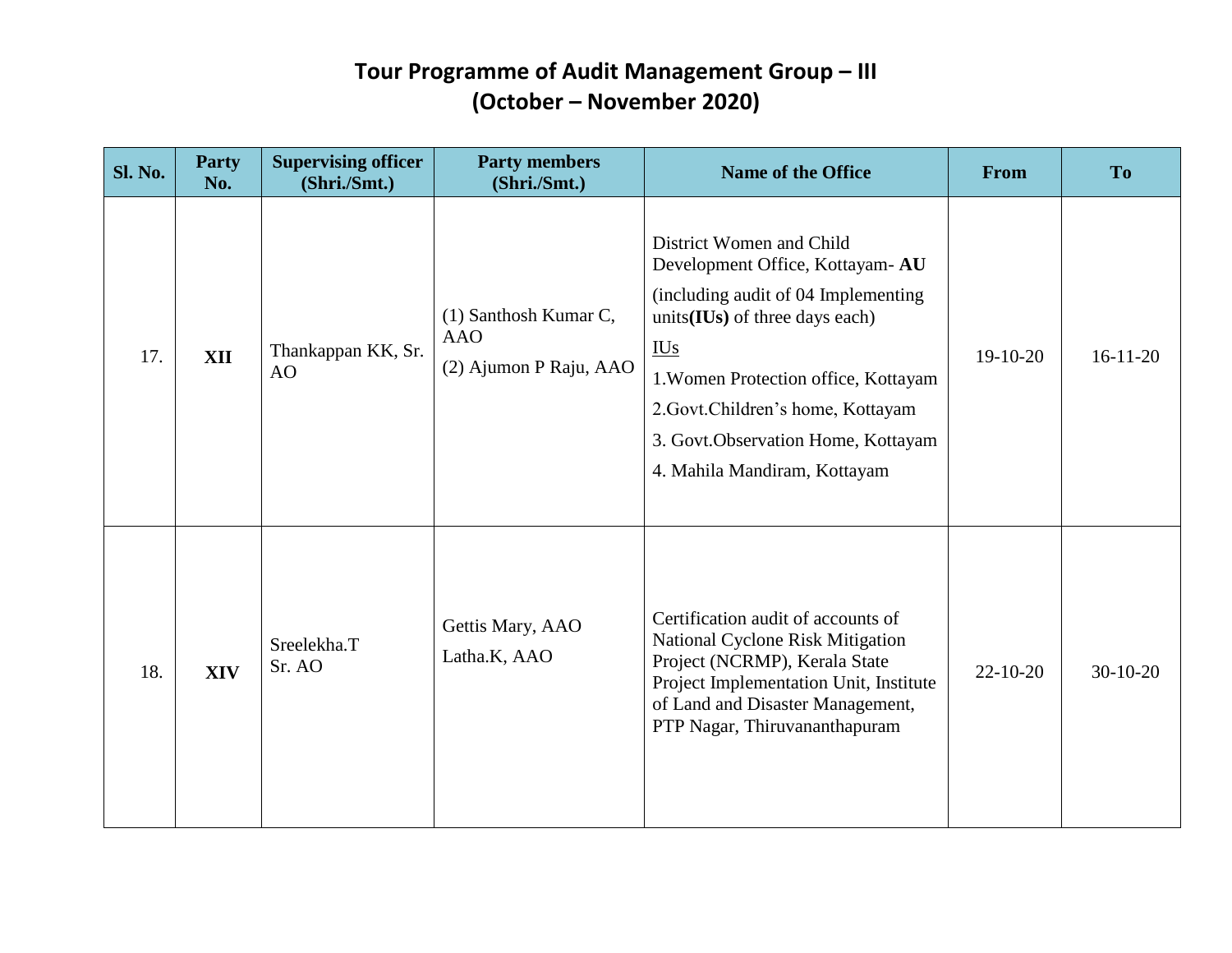| <b>Sl. No.</b> | <b>Party</b><br>No. | <b>Supervising officer</b><br>(Shri./Smt.)     | <b>Party members</b><br>(Shri./Smt.)        | <b>Name of the Office</b>                                                                                                                                                                                                                                                                                                                                                                                                                                               | From           | <b>To</b>      |
|----------------|---------------------|------------------------------------------------|---------------------------------------------|-------------------------------------------------------------------------------------------------------------------------------------------------------------------------------------------------------------------------------------------------------------------------------------------------------------------------------------------------------------------------------------------------------------------------------------------------------------------------|----------------|----------------|
| 19.            | XV                  | Sumitra.P<br>Sr. AO<br>Anandlal.A.R,<br>Sr.AO  | Jayasree.K.K, AAO<br>Manikantan Nair.S, AAO | PA on 'the Procurement, Distribution<br>and Utilisation of drugs, medical<br>supplies and equipment in<br>Government Modern Medicine<br>institutions'<br>(Key verification in Report Civil)                                                                                                                                                                                                                                                                             | $01-10-20$     | Till date      |
| 20.            | <b>XVI</b>          | Noushad.M<br>Sr.AO(Comml.)<br>(Work from Home) | Jaikumar.P.A AAO                            | District Social Justice Office, Civil<br>Station, Kakkanad, Ernakulam- AU<br>(including audit of 06 Implementing<br>units(IUs) of three days each)<br><b>IUs</b><br>1. Govt Old Age Home, Ernakulam<br>2.Asha Bhavan(Men), Ernakulam<br>3. Home for Physically<br>Handicapped(Women), Ernakulam<br>4. Govt Old age Home & Fulltime<br>Dementia care centre, Ernakulam<br>5. Probation office, Kakkanad,<br>Ernakulam<br>6. Probation office, Muvattupuzha,<br>Ernakulam | $21 - 10 - 20$ | $25 - 11 - 20$ |